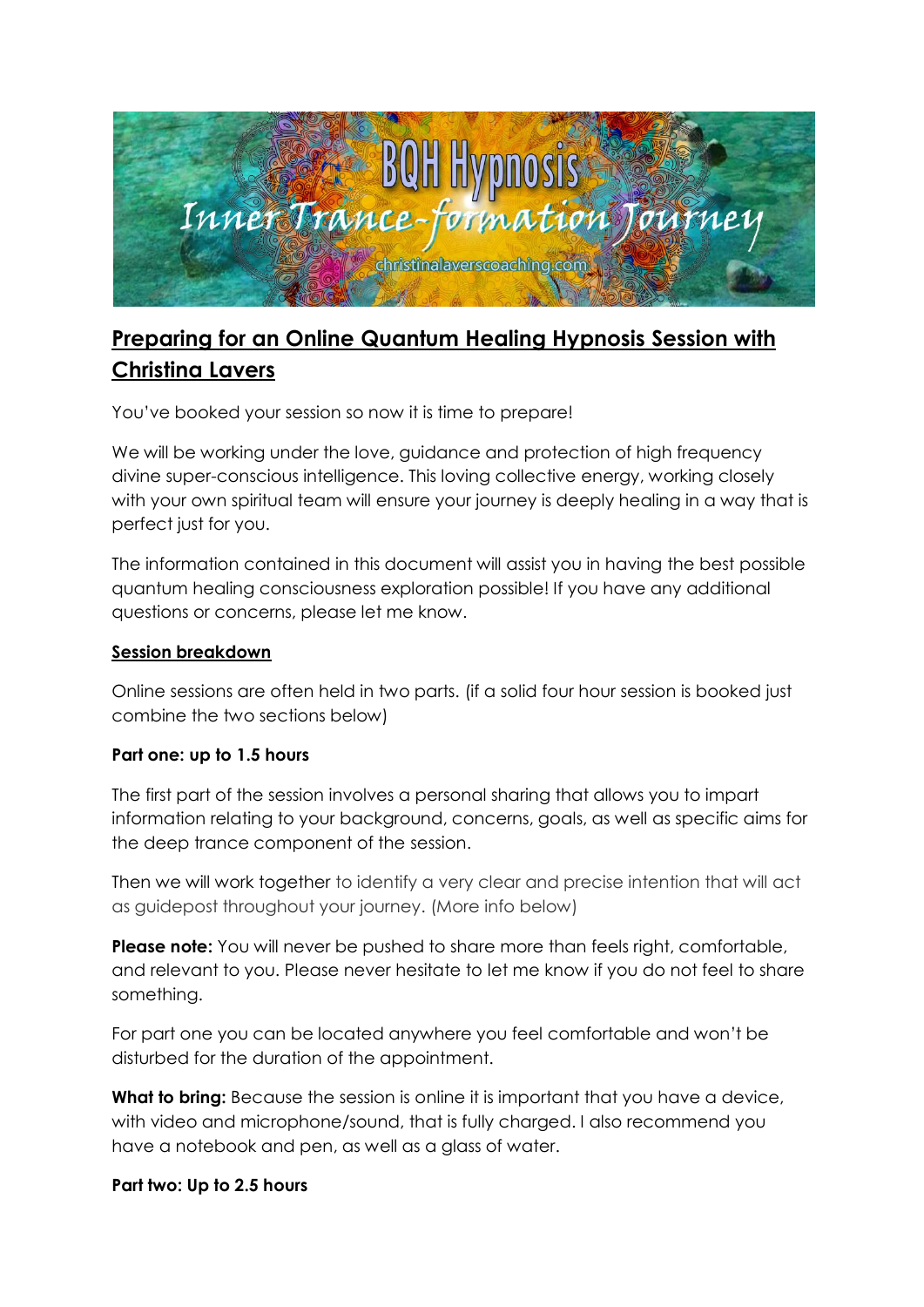We will begin this session with a short water ceremony that will act to ground your intention for your session and broadcast it out into the multidimensional universe.

Then we will move into the heart and mind coherence component. This part helps us to bring our hearts and minds into alignment and to connect to one another energetically.

From here we move into the induction, and your journey begins.

For part two it is very important that you are located somewhere that you can relax and recline comfortably. A bed is ideal.

**What to bring:** You of course will need to have a device, with video and microphone, that is fully charged. If you are using a phone or tablet, please ensure that you have somewhere suitable for it to be placed that will allow you to be heard and seen throughout the session. You will also need to have a glass of water for the water ceremony; a blanket to ensure you are warm and comfortable during the session; as well, if you like working with crystals, have them nearby. Amethyst and Lapis Lazuli are easy to access, high frequency stones that can help you to connect to the higher realms (but please feel free to go with whatever feels right to you).

# **Zoom**

The online sessions are held over the Zoom online platform. I will send you a Zoom meeting invite link prior to the session.

To sign up and to familiarize yourself with Zoom please visit the links below:

Sign up:<https://zoom.us/signup>

Test:<https://zoom.us/test>

FAQ:<https://support.zoom.us/hc/en-us/articles/206175806-Frequently-Asked-Questions>

\*Feel free to contact me if you have any issues here

# **Preparing for a Quantum Healing/BQH Session**

It is up to you to decide how much you want to do to prepare for our session. The important thing to remember is that the only real requirements are to trust the process, be yourself, and to show up!

That being said, many may benefit by taking some steps to prepare. Exploring what you hope to achieve in the session, practicing to quiet the mind, reading some helpful articles to debunk myths and provide relevant information, and also taking some time to explore the visualization process are some of the ways you can ensure a great session*.* 

BQH article on trusting the process: [https://www.quantumhealers.com/blog/unfolding](https://www.quantumhealers.com/blog/unfolding-perfection-trusting-the-process)[perfection-trusting-the-process](https://www.quantumhealers.com/blog/unfolding-perfection-trusting-the-process)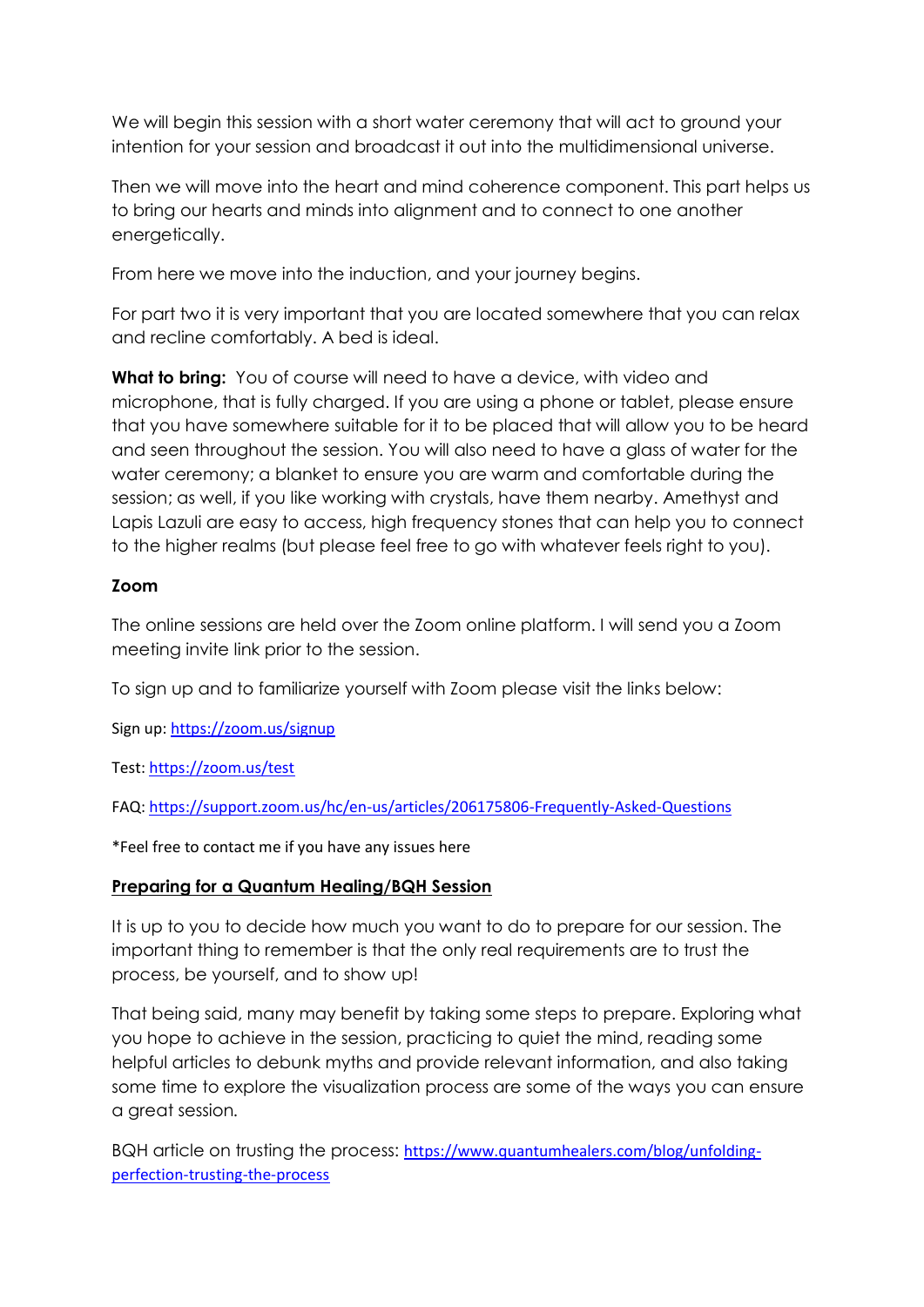# **Intention**

Creating a well thought out intention for the session is important. A clear intention will act as a guide post ensuring the session stays on course and remains aligned with your overall aims. This will ultimately act to increase the likelihood of achieving your desired outcome in the session.

What is your **overall** intention for having a session? It will be helpful to get out pen and paper for this one. There are a lot of reasons one might seek a session. Some common reasons people have sessions are as follows:

- To develop clearer and more direct communication with higher self and guides.
- To embody more of your divine soul-self essence.
- To uncover your life purpose and life path direction.
- To understand and shift lifelong patterns and blocks.
- To learn or understand the energetic root cause of specific health challenges and to endeavour to resolve them.
- Spiritual Origins and Goals- What is your galactic history, what is your star ancestry, what other incarnations have you experienced and how are they affecting the spiritual path you are on now? Do you have aspects of yourself you can integrate to assist in your current life?

#### **Don't worry if you haven't pinpointed an exact intention as there will be time in the session for us to work together to identify a very clear and specific intention.**

# **Prepare a List of Specific Questions and Concerns**

You may want to prepare a list of specific questions and concerns that you would like to address in the session. Please write this list down in a word document and send prior to the session via email so that I can read your questions during the session. Also put these questions and concerns in order of importance to you as we may not be able to address them all. Some clients may bring a single question or issue of concern to the session, and some may bring dozens. It really does not matter how many you come up with, only that you put them in order of importance.

What kind of questions? The general rule is to ask personal questions or keep topics related to your personal life. Here are a few examples.

- I have a difficult relationship with my sister. Why is this so and can it be resolved?
- Many years ago I had something strange happen to me. (This could be a dream, vision, feeling, or experience) What exactly happened, and why?
- I have a lifelong interest in (name ANY subject) can we explore this in depth?

# **Creating Connection Affirmation**

It is a good idea to begin to focus, from the moment you decide to schedule an appointment, on communication with the wise part of yourself that exists beyond the limitations of your human awareness and is able to provide healing and information. I call that part your Higher Self.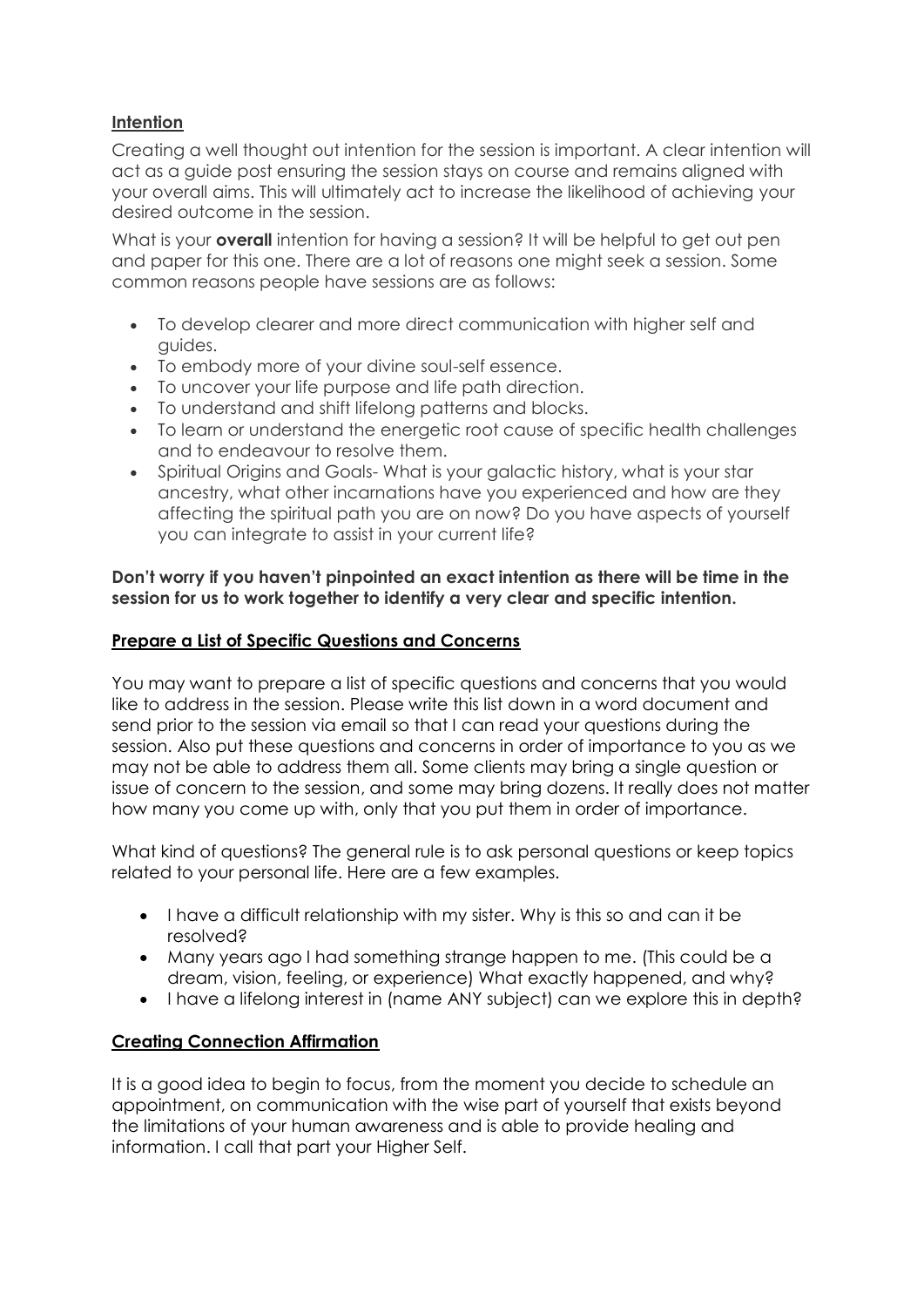Affirmations can be helpful in solidifying this connection. Below is a simple one you can use.

"I have clear and direct communication with my Higher Self."

Note the tense of this sentence. It's not "I will have", it's *"I have."*

You can then repeat this intention either silently or out loud throughout your day and most importantly, right before you go to sleep at night. Put a "post it note" on your bathroom mirror to remind you to focus upon your intention as you brush your teeth and prepare for bed.

# **Practicing to Quiet your Mind**

A calm mind that is not filled with racing, looping, or judgemental thoughts is your best asset in a BQH session. If you are not a regular meditator it might be a good idea to practice quieting your mind. (If you are not familiar with meditation please feel free to contact me and I can send you some helpful resources).

# **Leave Expectations Behind**

Intentions and expectations are completely different things. Specific *expectations*  about what you are about to experience are not helpful. Each session is as unique as the individual who has one. You can read books or watch videos all day long but your session will unfold in your own consciousness in your own way and will more beautifully do so if you don't expect certain things to happen or not happen.

One very important aspect to keep in mind is that almost everyone brings all or a part of their everyday conscious mind along for the experience. Having a Quantum Healing session is not like having anesthesia. You will likely be aware of your experience as it is happening and likely to remember much if not all of it when it is over.

Truly - all answers are within. Your answers will come from within. Your Higher Self, your Divine Aspect, your Soul Self is within you. Or more accurately you, your conscious mind exist within that Higher Aspect. So your Higher Self, is not at all, separate from you. This is a wonderful and empowering idea but one that can be difficult to grasp for many, especially since most of us have been programmed, since birth, to look for guidance and answers from others.

Here is a video about expectations in any Quantum Healing session. This video was made many years ago by Dolores Cannon (creator of Quantum Healing Hypnosis Therapy) and Candace Craw Goldman (creator of Beyond Quantum Healing).

<https://youtu.be/qcwI6411AY4>

# **Practice by listening to Pre-recorded Regressions**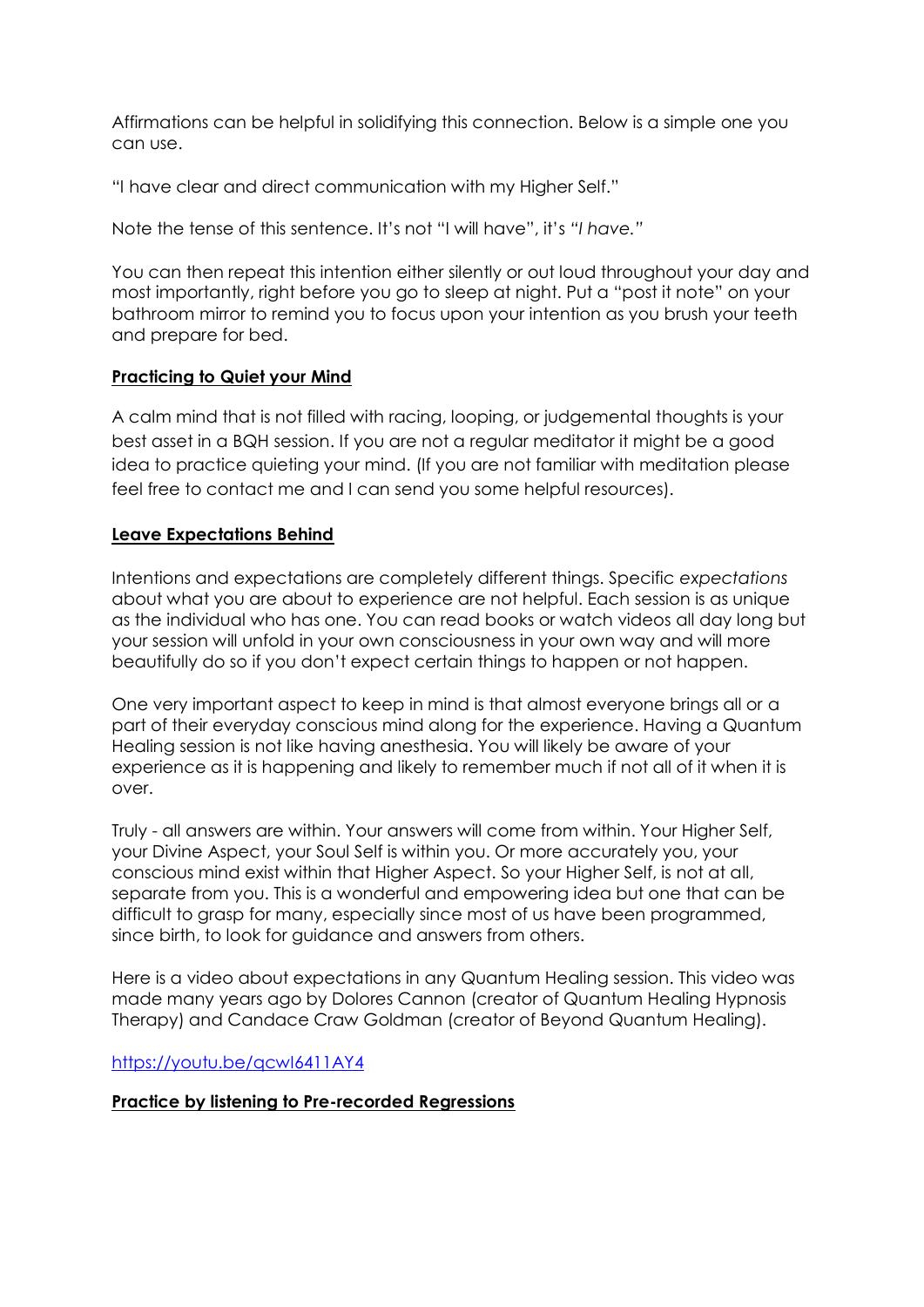There are many resources on YouTube. Here is a practice regression video with Quantum Healers Candace Craw-Goldman and Alice Mixer. Play along with this video multiple times until you are able to find your surprise in your own closet.

# <https://youtu.be/J77alegwERU>

# **Practice Visualizing and using your Imagination**

Your Higher Self uses your imagination as a language to speak to you. Absorbing that idea and doing a bit of work to stimulate your imagination are good ways to prepare.

Win Wenger, author of 'The Einstein Factor', developed a powerful exercise called Image Streaming to cultivate the imagination. Below you will find the link where the steps are explained.

# <http://www.winwenger.com/imstream.htm>

# **Common Hypnosis Myths**

Simply put, no, you will not just go to sleep and wake up with all of your problems solved, and no, it is not required that you go so deep into hypnosis that your become unconscious.

You will likely be conscious and aware throughout the entire session.

Please read the following article about common misperceptions about regressions and hypnosis.

[https://www.quantumhealingpractitioners.com/blog/i-cant-be-hypnotizedand](https://www.quantumhealingpractitioners.com/blog/i-cant-be-hypnotizedand-other-hypnosis-myths-61)[other-hypnosis-myths-61](https://www.quantumhealingpractitioners.com/blog/i-cant-be-hypnotizedand-other-hypnosis-myths-61)

# **Preparation on the Day AND After the Session is Over**

Please don't drink alcoholic or caffeinated beverages before the session, or even, the evening before, if possible. If you are a regular morning coffee drinker**, please don't skip your coffee,** but go easy and keep it to a minimum before your session.

It has been noted that clients who smoke marijuana regularly often have a more difficult time entering into the flow of the session. If possible please refrain from using marijuana at least 24 hours (preferably 48) before the hypnosis session.

Light exercise prior to your appointment, like a long walk, is an excellent way to prepare for a successful session. This is another good time to repeat your affirmation. We want your body relaxed, but your mind quiet and alert and engaged.

As much as possible, clear your day for the session. It is generally not a good idea to have additional appointments after your session or plan a massive drive ahead of you (unless you are in the passenger seat). Having a BQH session is very much like participating in a long, very detailed and involved daydream. You really will feel as if